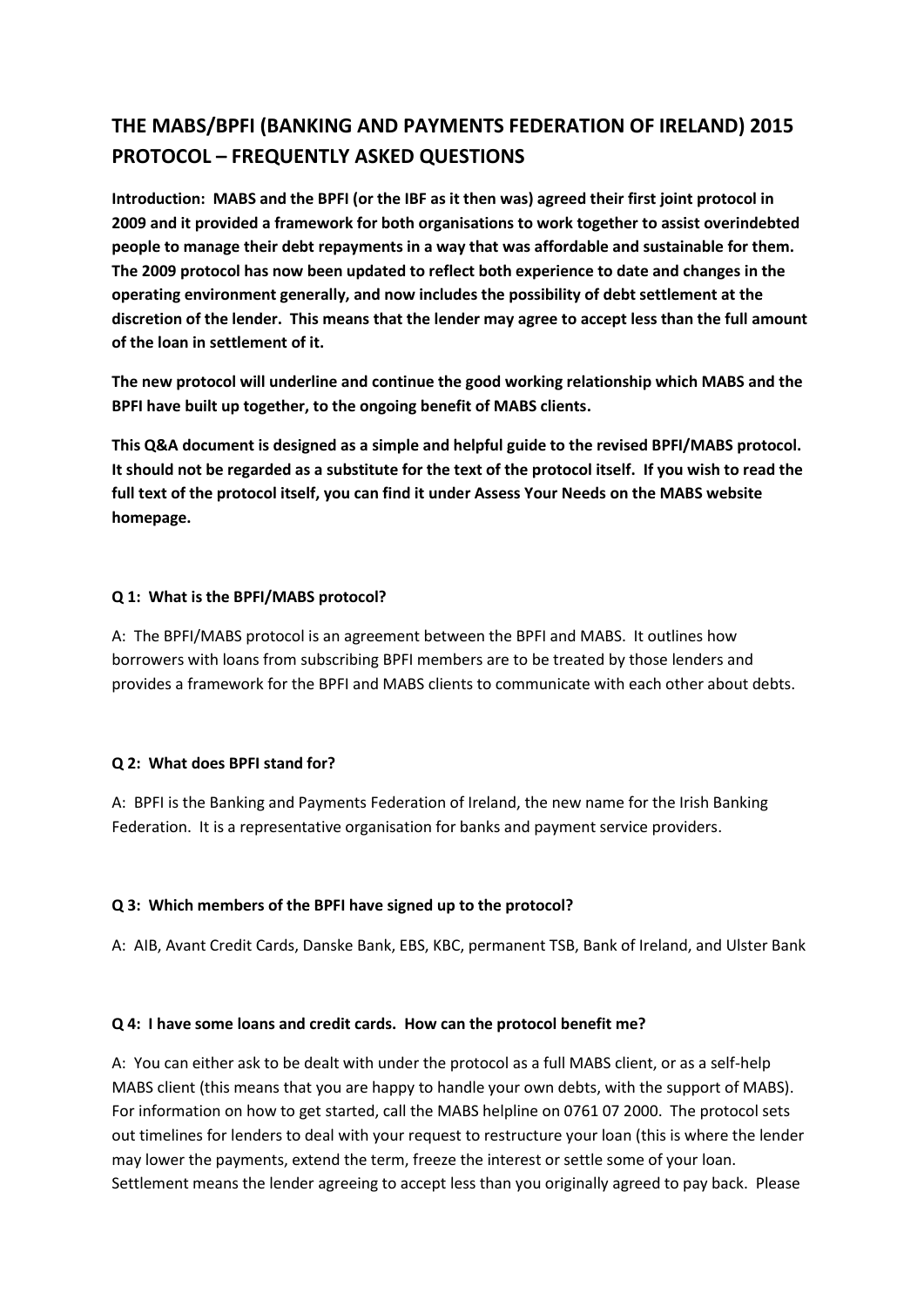note that this is entirely at the lender's discretion). It aims to put in place a payment plan that is acceptable to both you and your lender, which is also affordable for you, and which is sustainable (which means you will be able to keep up the repayments for as long as the agreement lasts).

# **Q 5: What information will I have to give the lender?**

A: You will have to give the lender all information about your financial circumstances. You can do this by way of a standard financial statement. Your MABS adviser or the MABS helpline will assist you with these. It is important to be completely honest with your lender about all of your other debts, as otherwise the lender can refuse to deal with you under the protocol. If you are not completely honest about the level of your debts, your lender may also decide on a payment amount which, even if it is lower than what you are paying now, is still too high for you, and which you will not be able to keep up. This may lead to the agreement between you and the lender breaking down. While the lender will work with you to make sure this doesn't happen, if it happens repeatedly, the lender may take further action to recover the debt.

# **Q 6: What information will the lender have to give to me?**

A: Your lender will give you all of the information about your new payment plan in writing before you start paying it. They will also give you the contact details for their centralised debt collection deparment/office.

# **Q 7: Will the lender write off some of my debt?**

A: For the first time, the protocol provides for debt settlement (see Q4 above for an explanation of this) as opposed to just debt management (lowering the payments but perhaps being tied into a very long agreement in order to pay off the whole loan). However there is no guarantee that your lender will settle some of your debt – this is at the discretion of each lender. The important thing about the protocol is that for the first time, debt settlement is seen as central in helping people to get on top of their debt problems.

# **Q 8: Does this mean that some of my mortgage debt will be written down?**

A: No. It is very important to realise that the protocol refers to unsecured debt only, which means things like bank loans, credit cards, overdrafts etc.

# **Q 9: What about my income? Will that be protected?**

A: Yes. You will be able to keep a certain standard of living and any money you have left over will go towards paying your debts under the protocol. The standard of living the lender will take into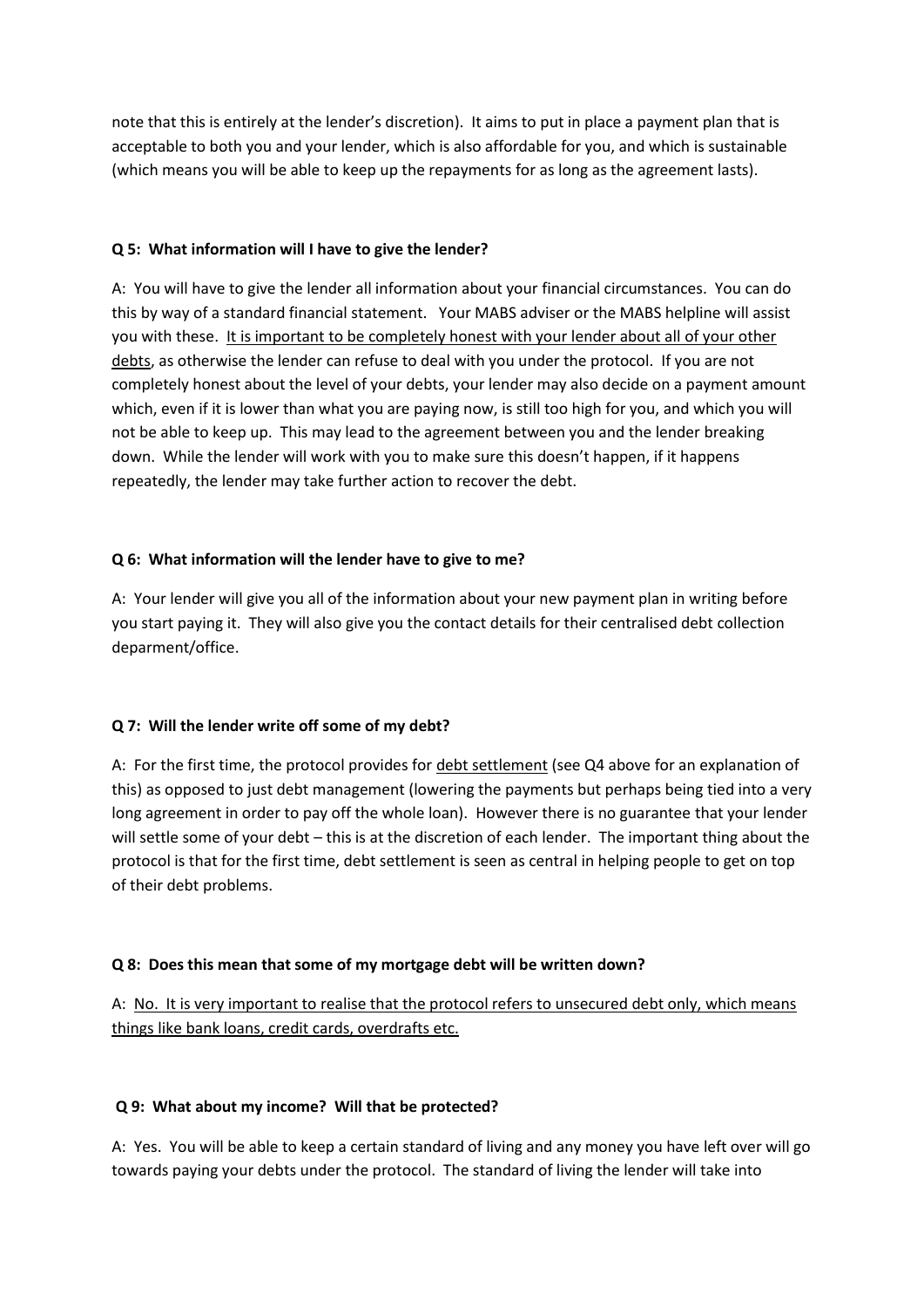account will be the same as that used by the Insolvency Service of Ireland and lenders will not allow your income to fall below that. This amount varies depending on your family's circumstances. See [www.isi.ie](http://www.isi.ie/) for further details of these amounts or contact the MABS helpline.

### **Q 10: Can my lender still take me to court?**

A: As long as the agreed repayment plan is working, your lender will stop all legal action against you. If they have not already sent you a solicitor's letter, they won't do so if you are dealing with them under the protocol, and will put a payment plan in place for you within 30 days of you or your MABS adviser contacting them.

If they have already sent you a solicitor's letter by the time you contact MABS, they will not take the case any further for 30 days, once you engage with them under the protocol. The same applies if they have already served a summons on you. Where they have already obtained a judgment against you in court for the debt, they will not take the case any further once you start engaging with them under the protocol. This means they will not seek to enforce the judgment against you.

The 30-day limit is a guideline only. Lenders and borrowers will do their best to agree a payment plan within that timeframe, but in cases where this is not possible, a reasonable amount of time will be allowed to put a plan in place.

# **Q 11: What happens if I break the payment plan?**

A: If you continuously break the repayment plan, or ignore contact from your lender once you have a plan in place under the protocol, the lender may go ahead with legal action once they have given you notice that they intend to do so.

#### **Q 12: Can I still borrow money while my repayment plan is in place?**

A: Yes. You can borrow up to €650 at any one time, but if you need to borrow more than this, you will have to tell your lender that you are considering taking out a new loan.

# **Q 13: What about the interest on my loan? It keeps building up and makes it very difficult to pay back the loan.**

A: In so far as possible, the lender will try to avoid a situation where interest builds up on your loan. "Freezing" the interest completely is at the discretion of each lender. You or your MABS adviser can certainly ask them to consider this.

#### **Q 14: What if my lender will not deal with me under the protocol?**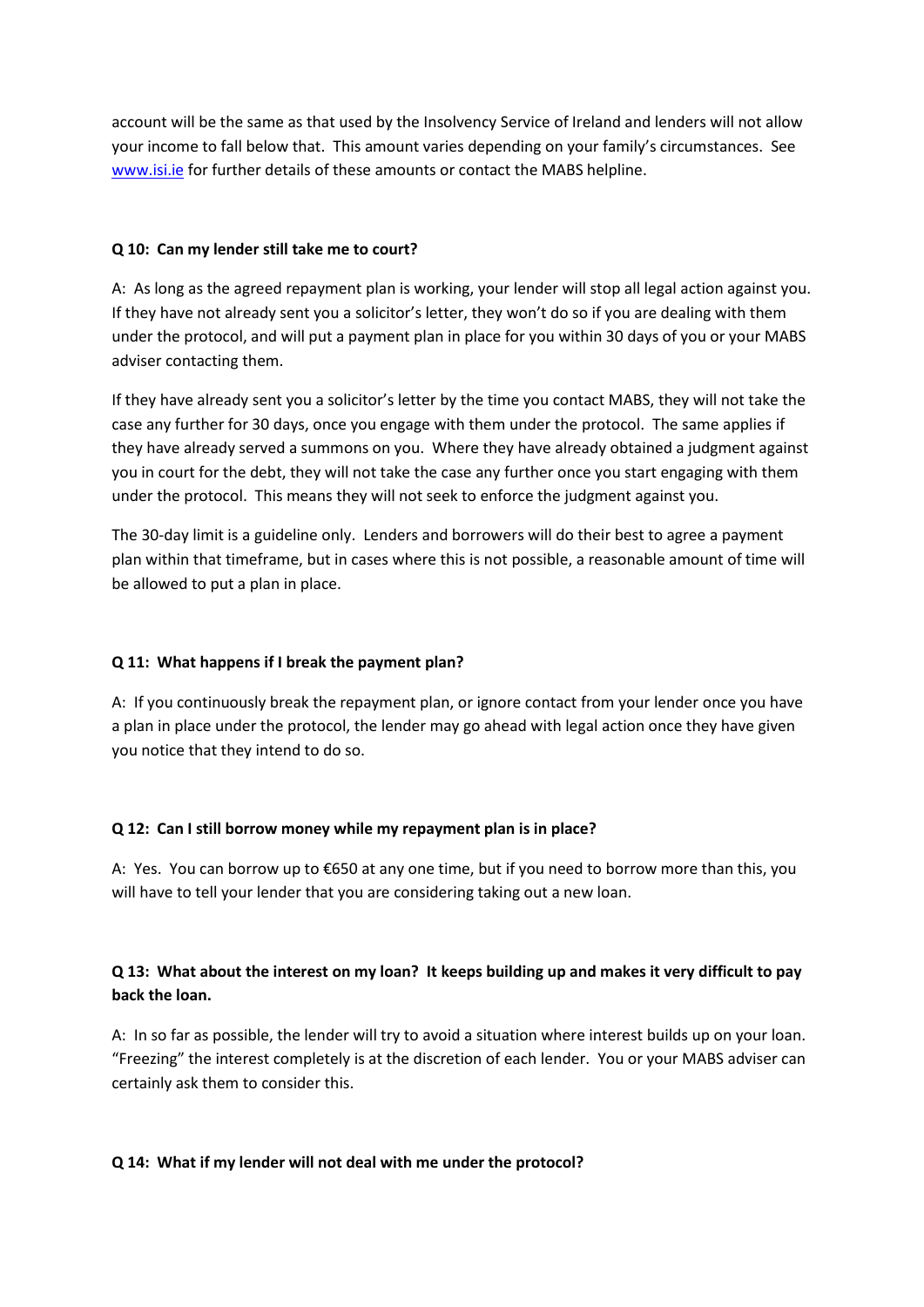A: The protocol recognises that there may be some cases which are unsuited to the protocol, for example, where the borrower has ignored all communication from the lender for a long time, or where the lender is aware that the borrower has a higher income than they have declared. In such cases the lender can refuse to deal with the borrower under the protocol, but will endeavour to let the borrower or the borrower's MABS adviser know why.

# **Q 15: Does the protocol mean that the contract I signed when I took out the loan doesn't matter any more?**

A: No. The contract will still be in place unless another payment plan is agreed between you and your lender and until your debt is settled in full or in part (as agreed with the lender).

# **Q 16: So my lender will definitely not pursue debt outstanding after completion of an agreed payment plan?**

A: There is no guarantee that this will happen, and it's a decision for the lender in each case. You or your MABS adviser can certainly ask them to do this. However, where the lender decides not to settle any of your loan, they will make sure that the repayments are set at a level you can afford. This may mean that your loan will last longer than it was originally meant to.

# **Q 17: So once my repayment plan is up and running, that's it?**

A: No. The lender will wish to review your case from time to time (perhaps every six months, perhaps once a year, depending on your loan) and may adjust the payments upwards if your income has risen, or reduce them if it has fallen. You should also make sure to contact your lender or your MABS adviser at any time if it looks as if the repayments are going to become too much for you. The sooner you do this the better, as it allows the lender to work with you to put a new plan in place. The very worst thing you can do is ignore the debt and your lender, because the lender will then assume that you're not interested in working with them, and may then take you to court instead. The protocol allows 10 days for you to let your lender or your MABS adviser know of your difficulties. If you can't do this inside 10 days, you should do so as soon as you can.

# **Q 18: Are there any other ways to get my debts settled or reduced?**

A: Yes. There are four other ways, which are governed by law. They are:

**Debt relief notice:** for unsecured debts under €35,000. Contact the MABS helpline for further information. This pathway out of debt is managed by MABS, who will assist you with your application.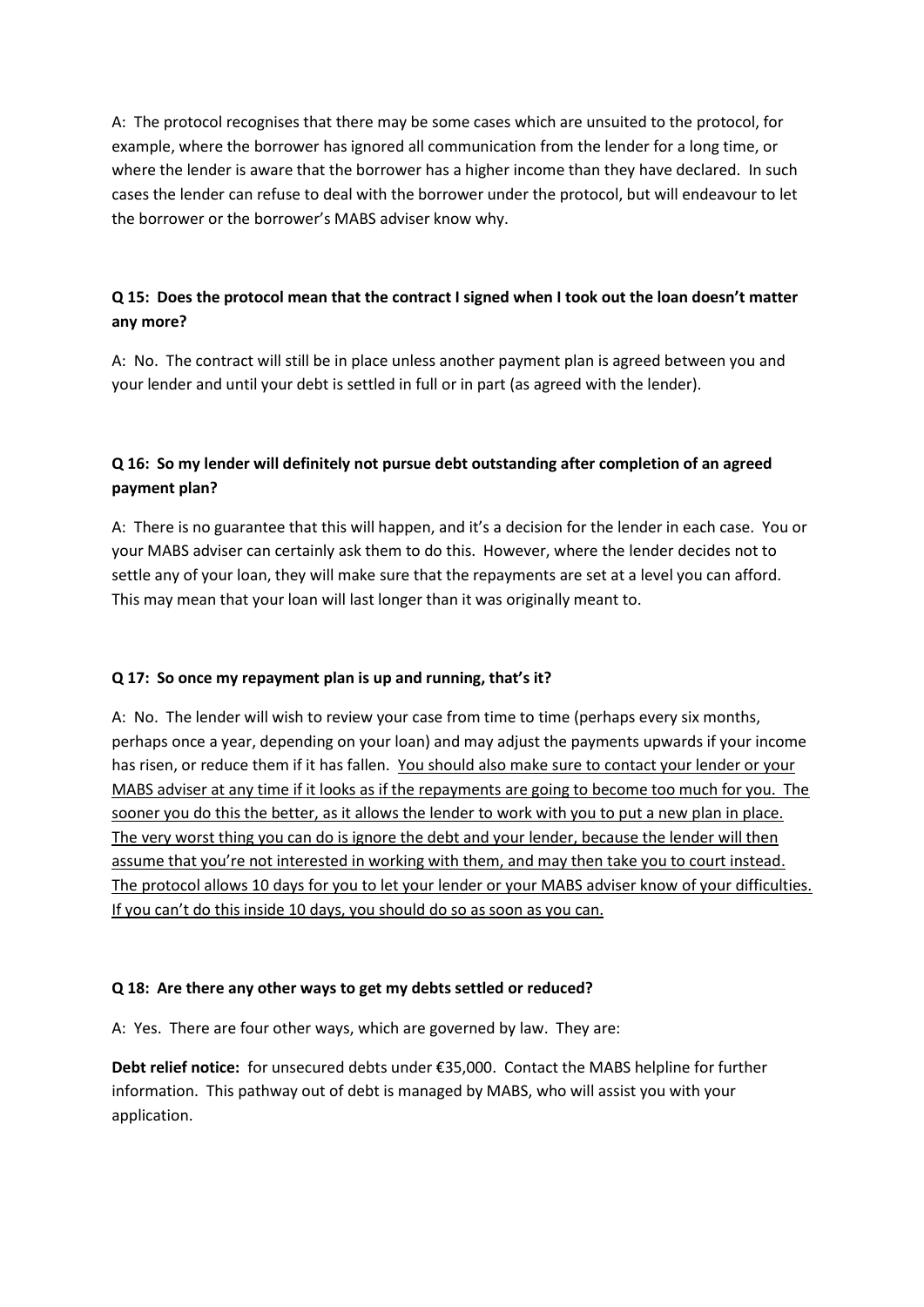**Debt settlement arrangement:** for unsecured debts over €35,000. Does not cover mortgages. This is managed by a qualified individual called a personal insolvency practitioner. They will charge a fee for their services.

**Personal insolvency arrangement:** for mortgages and other debts. This is also managed by a personal insolvency practitioner.

**Bankruptcy:** Covers all debts over €35,000. Lasts for 3 years after which you are debt-free. This is managed by the Official Assignee, a court representative. For further information you will need to contact a solicitor who practises in the area of bankruptcy applications.

Of these options, the most popular since the ISI was established are the DRNs and bankruptcy.

You are legally entitled to apply for any of these options at any time, even if you have a repayment arrangement in place with your lender under the protocol. There are certain terms and conditions and the MABS helpline or your MABS adviser can give you further information on them.

# **Q 19: If I enter into a repayment arrangement with my lender under the protocol, will this affect my credit rating?**

A: When the agreement with your lender has finished and you have made all the agreed payments under it, your lender will record this fact with the Irish Credit Bureau. This record will normally last for about 5 years. It is at the discretion of your lender or other lenders whether they are prepared to lend to you having regard to your Irish Credit Bureau record, but it is not an automatic bar to obtaining credit in the future.

# **Q 20: How long will my repayment plan last?**

A: Under the protocol, no arrangement can last for longer than 7 years. This does not mean that every arrangement in every case will last for 7 years. It means none can last longer than that, and in most cases arrangements should ideally be shorter. The exact length of each arrangement will depend on the circumstances of your case.

# **Q 21: What will happen when my agreement is finished?**

Q: If you have kept to the terms of your agreement and paid back what you or your MABS adviser agreed with your lender, the lender will then send you a letter confirming that you have finished your loan, or else they will send you a closing statement for the account, showing that the debt has been settled.

# **Q 22: Where can I get more information on the protocol?**